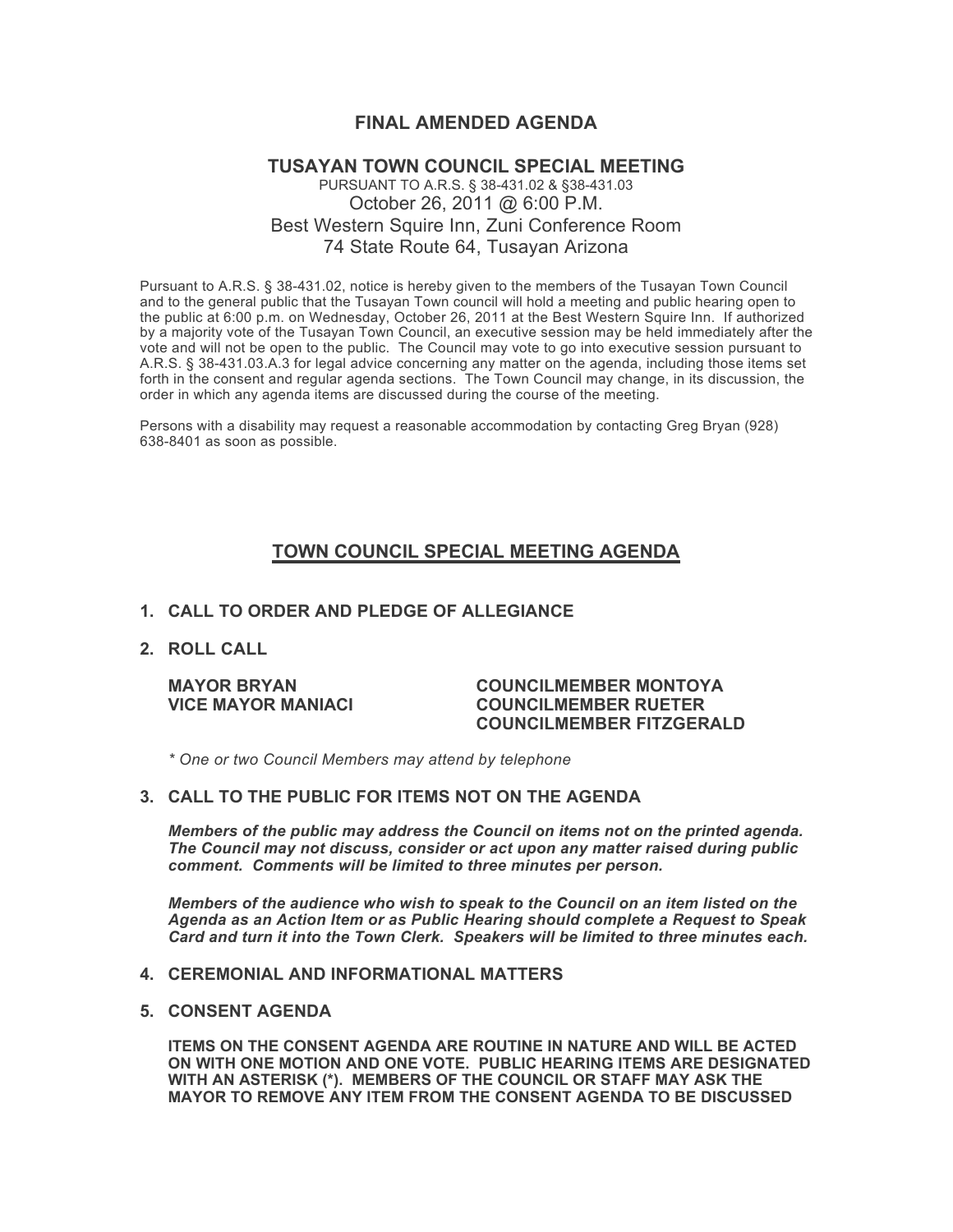### **AND ACTED UPON SEPARATELY.**

**Consideration and possible approval of Administrative/Treasurer's Report**

Acceptance of the Finance Report Approval of the Payment of Bills Approval of Minutes

## **6. COMMITTEE REPORTS**

### **7. PUBLIC HEARING**

- **A. Proposed Zoning Adoption for the Annexation of Ten X and Surrounding Properties**
	- **1) Open Public Hearing on Equivalent Zoning**
	- **2) Staff Report**
	- **3) Applicant Presentation**
	- **4) Public Comment**
	- **5) Close the Public Hearing on Equivalent Zoning**

### **8. PUBLIC HEARING**

- **A. Zoning Ordinance Text Amendment, Modifying Section 13.3-3.C of the Tusayan Zoning Ordinance. This section would be modified to read: "The area contained within a proposed PC Zone shall not be less than 10 acres."**
	- **1) Open Public Hearing on Text Amendment**
	- **2) Staff Report**
	- **3) Applicant Presentation**
	- **4) Public Comment**
	- **5) Close the Public Hearing on Proposed Zoning**
- **9. PUBLIC HEARING** 
	- **A. Request to Rezone Camper Village, a 19.3 acre property, from RM/ 10A and CG-10,000 to Planned Community Zone.** 
		- **1) Open Public Hearing on Rezoning Camper Village**
		- **2) Staff Report**
		- **3) Applicant Presentation**
		- **4) Public Comment**
		- **5) Close the Public Hearing on Rezoning Camper Village**
- **10. PUBLIC HEARING** 
	- **A. Request to Rezone Kotzin Ranch, a 160 acre property, from General to Planned Community Zone.**
		- **1) Open Public Hearing on Rezoning Kotzin Ranch**
		- **2) Staff Report**
		- **3) Applicant Presentation**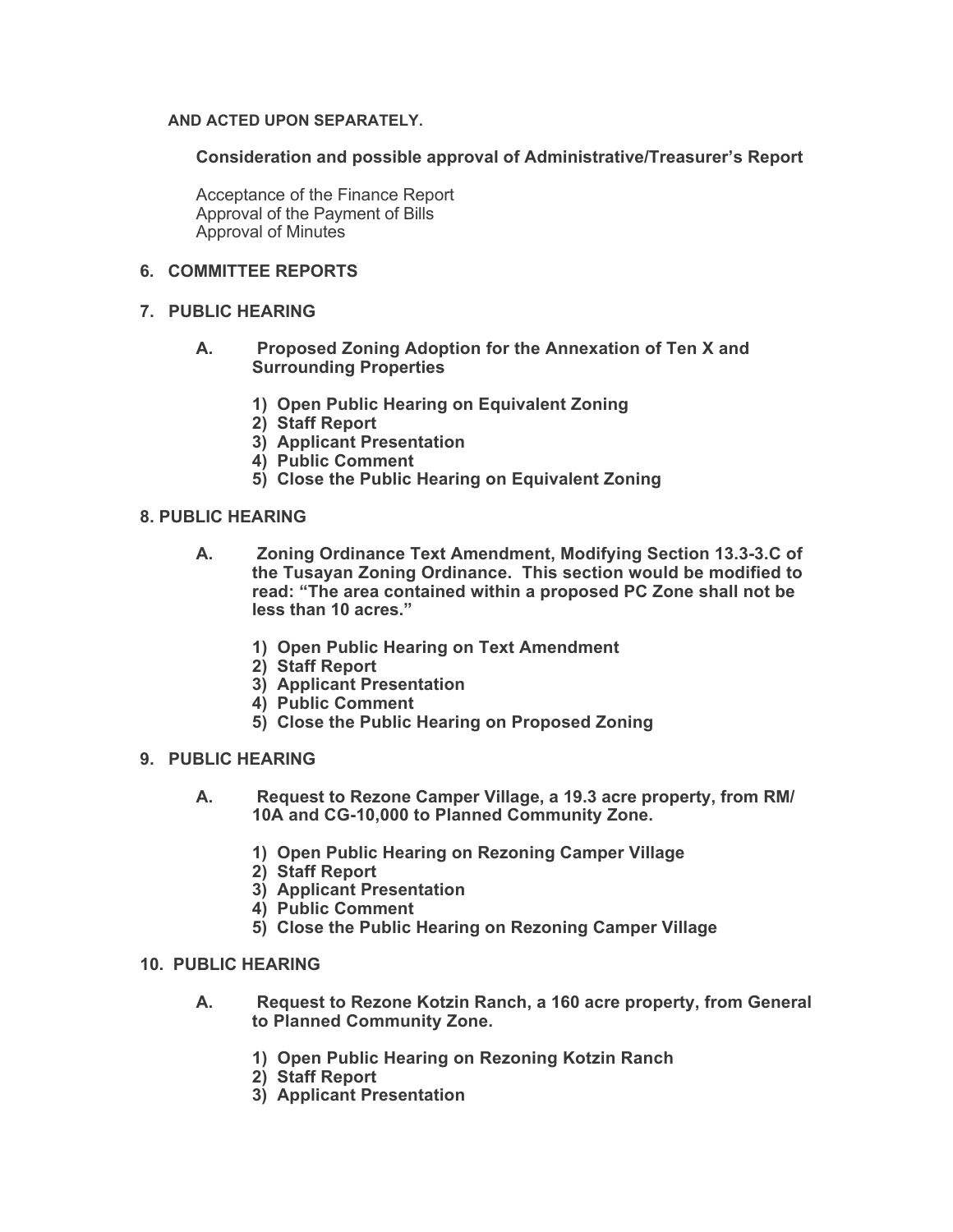- **4) Public Comment**
- **5) Close the Public Hearing on Rezoning Kotzin Ranch**

### **11. PUBLIC HEARING**

- **A. Request to Rezone Ten X Ranch, a 194.6 acre property from General to Planned Community Zone.** 
	- **1) Open Public Hearing on Rezoning Ten X Ranch**
	- **2) Staff Report**
	- **3) Applicant Presentation**
	- **4) Public Comment**
	- **5) Close the Public Hearing on Rezoning Ten X Ranch**

### **12. ACTION ITEMS**

 **Discussion, consideration and possible approval of Planning and Zoning Commission recommendation regarding Proposed Equivalent Zoning in connection with the Annexation of Ten X and Surrounding Properties.**

 **Discussion, consideration and possible approval of Planning and Zoning Commission recommendation regarding Zoning Ordinance Text Amendment, Modifying Section 13.3-3.C of the Tusayan Zoning Ordinance. This section would be modified to read: "The area contained within a proposed PC Zone shall not be less than 10 acres."**

 **Discussion, consideration and possible approval of Planning and Zoning Commission recommendation regarding Request to Rezone Camper Village, a 19.3 acre property, from RM/10A and CG-10,000 to Planned Community Zone.** 

 **Discussion, consideration and possible approval of Planning and Zoning Commission recommendation regarding Request to Rezone Kotzin Ranch, a 160 acre property, from General to Planned Community Zone.** 

 **Discussion, consideration and possible approval of Planning and Zoning Commission recommendation regarding Request to Rezone Ten X Ranch, a 194.6 acre property from General to Planned Community Zone.** 

**13. SET AGENDA ITEMS FOR NEXT MEETING** 

- **14. TOWN MANAGER'S AND STAFF REPORTS**
- **15. SET AGENDA AND ACTION ITEMS FOR NEXT MEETING**
- **16. COUNCIL MEMBERS' REPORTS**
- **17. MAYOR'S REPORT**

 **18. MOTION TO ADJOURN INTO EXECUTIVE SESSION for the following purpose:**

**The Tusayan City Council may wish to go into Executive Session pursuant to A.R.S. Section 38-431.03.A.3 and A.4 in order to receive legal advice**